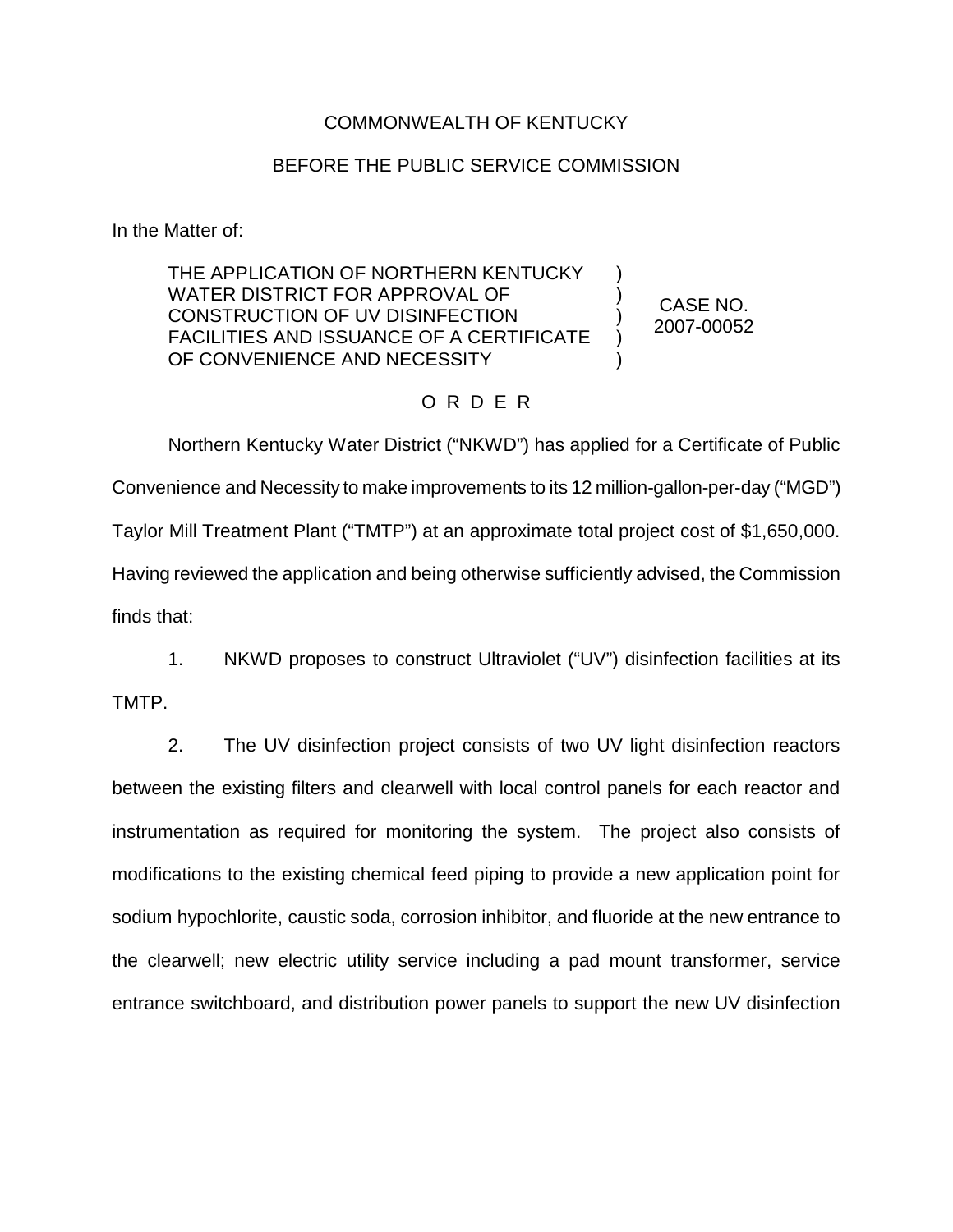system; and new instrumentation and controls to connect the new equipment devices to the plant SCADA system.

3. The improvements proposed will provide an additional disinfection barrier; increase the degree of inactivation of Cryptosporidium, giardia, and viruses; minimize the formation of potential disinfection byproducts; and achieve enhanced treatment goals in the future.

4. The construction is in the public interest and is required to allow NKWD to continue to provide adequate service to its customers. The project will provide additional protection against potential contaminants.

5. Marissa H. Albright, P.E. with Black & Veatch Corporation, recommended, and NKWD's Board of Commissioners approved, Fryman-Kuck General Contractors, Inc. as the lowest and best bid for the construction of the TMTP improvements project at a cost of \$1,200,000.

6. NKWD proposes to finance \$1,150,000 of the proposed project through a Bond Anticipation Note to be issued in 2007 and \$500,000 of the bonds issued in 2006.

7. Black & Veatch Corporation, of Cincinnati, Ohio, prepared the drawings and specifications for the proposed UV disinfection system.

8. The Division of Water, Kentucky Environmental and Public Protection Cabinet, has approved the plans and specifications for the proposed project

9. The public convenience and necessity require the construction of the proposed improvements to the TMTP.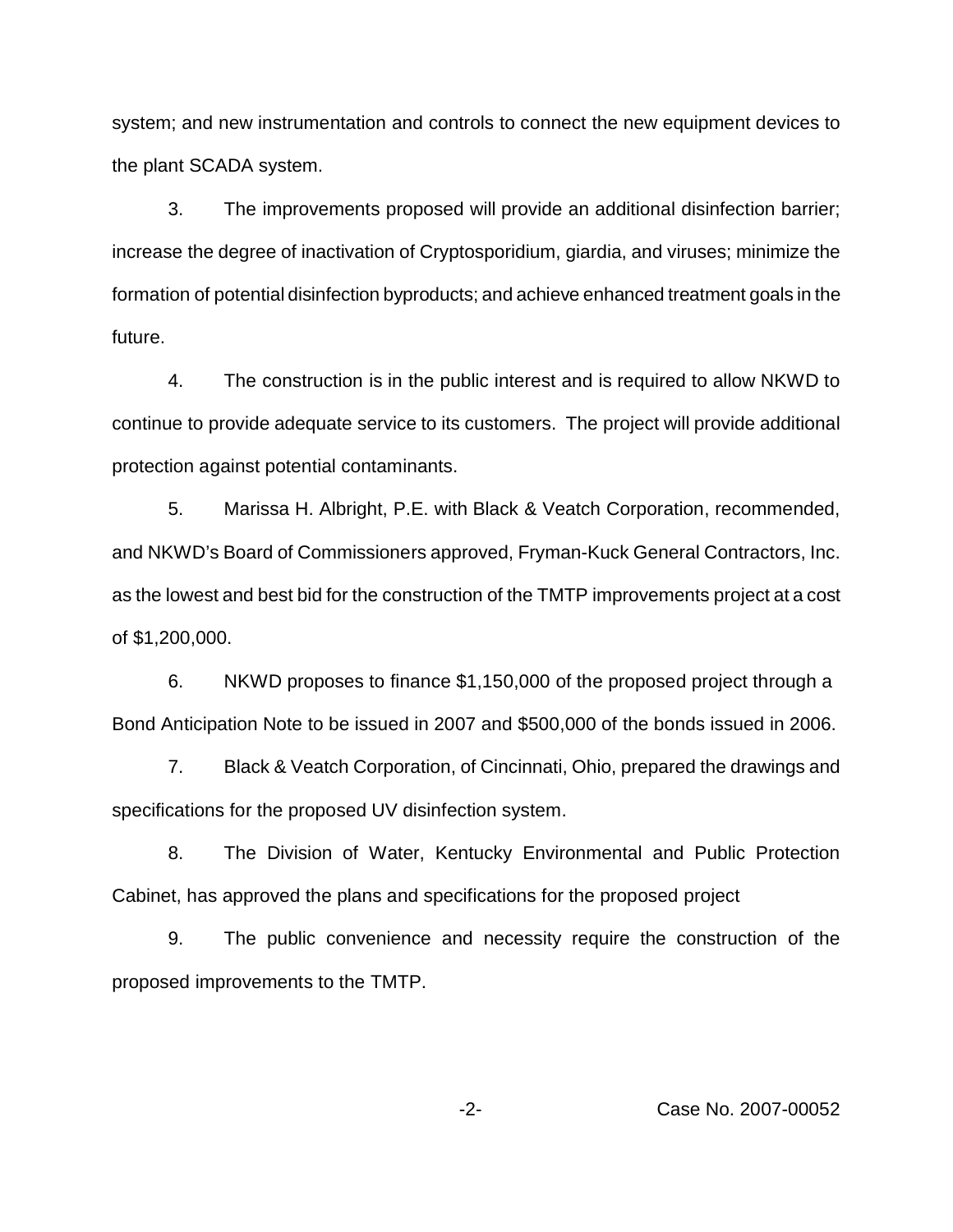IT IS THEREFORE ORDERED that:

1. NKWD is granted a Certificate of Public Convenience and Necessity to proceed with the proposed construction as set forth in its application.

2. NKWD shall notify the Commission prior to performing any additional construction not expressly authorized by this Order.

3. Any deviation from the construction approved shall be undertaken only with the prior approval of the Commission.

4. NKWD shall furnish documentation of the total costs of this project including the cost of construction and all other capitalized costs (engineering, legal, administrative, etc.) within 60 days of the date that construction is substantially completed. Construction costs shall be classified into appropriate plant accounts in accordance with the Uniform System of Accounts for water utilities prescribed by the Commission.

5. NKWD shall file a copy of the "as-built" drawings and a certified statement that the construction has been satisfactorily completed in accordance with the contract plans and specifications within 60 days of the substantial completion of the construction certificated herein.

6. NKWD shall require construction to be inspected under the general supervision of a licensed professional engineer with a Kentucky registration in civil, electrical, or mechanical engineering, to ensure that the construction work is done in accordance with the contract drawings and specifications and in conformance with the best practices of the construction trades involved in the project.